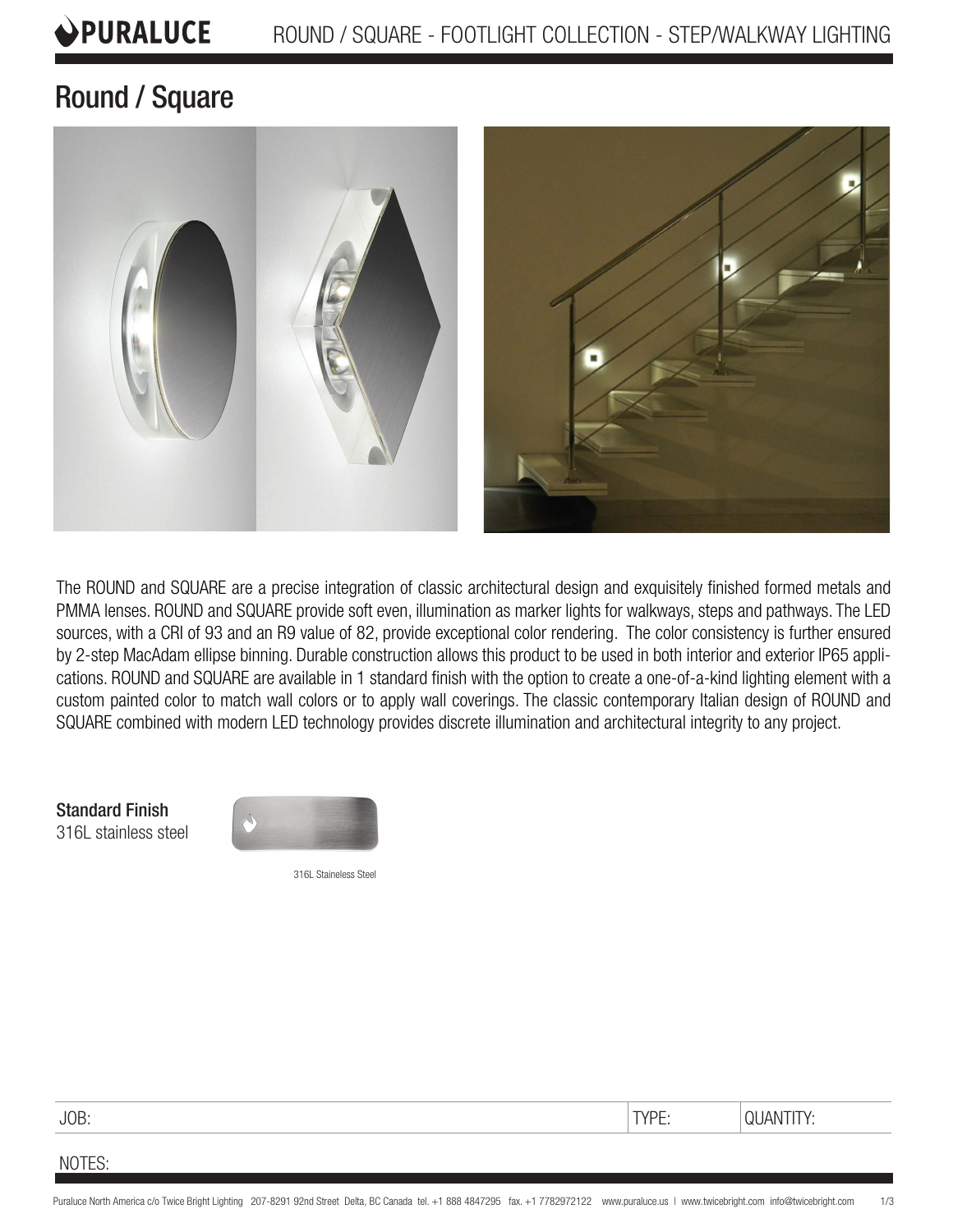# Technical Data

### Input

350mA - dimmable with appropriate driver

#### Wattage

1.2W

## Color Temperatures

2700°K (WW), 3000°K (W), 4000°K (N) 2 step MacAdam ellipse binning

# CRI / R9

92 / 84

#### Lumens

140 lm (WW) 150 lm (W) 170 lm (N)

# **Optic**

360°